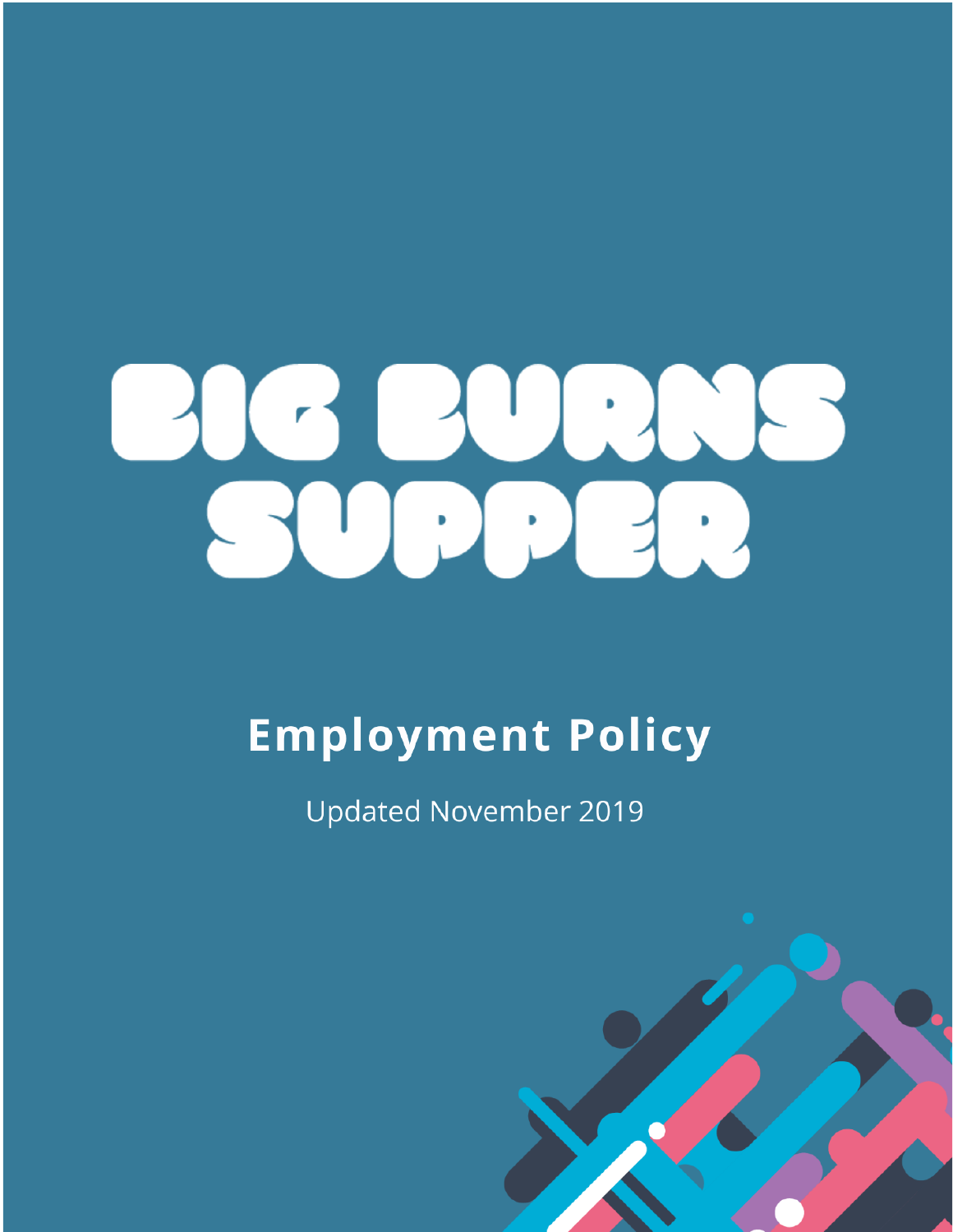# **Employment Policy Statement**

Electric Theatre Workshop as a registered charity is committed to being a responsible employer. The work created would not be possible without a diverse cast of practitioners delivering the work in one off or repeated seasons. The opportunities for employment within Electric Theatre Workshop are varied in not only role, but duration, earnings, and legal requirements. This policy has been drafted to ensure that all personnel are aware of their rights and obligations while working with electric Theatre Workshop. It should be read and understood by all personnel current and incoming, full time, part time, or seasonal staff employed by the charity. The policy will be reviewed annually.

# **LEGISLATION & GUIDANCE**

Employers Liability & Compulsory Insurance Act (1969), Data Protection Act (1998), Equalities Act (2010). The Employment Act (2011) with includes all repeals, acts and amendments to the regulation of employment through labor laws created until 2011. The act in full can be viewed here further information and guidance to all aspects of employment, can be found here.

## **Recruitment Process**

The charity is committed to the Equalities Act (2011). Is committed to a policy of equal opportunities employment and integrated casting in which individuals are selected and treated based on their relevant merits and abilities without regard to age, disability, gender reassignment, marriage and civil partnership, pregnancy and maternity, race, religion or belief, sex or sexual orientation and are given equal opportunities within the company. See Electric Theatre Workshop Equal Opportunities Policy for further information.

The charity will approach the process of recruitment constantly at all levels from casual worker to board level. (for volunteering or un paid workers see Electric Theatre Workshop Volunteering and un paid work) policy

Opportunities should be advertised widely with fair opportunity for applicants to enquire and apply. This should include details about the requirements of both role and candidate, and terms of employment. The job description and candidate requirements must be authorized by the trustees/ director before commencing recruitment.

Selection should be conducted by two or more persons to avoid unconscious bias. The charity reserves the right to enlist an appropriate third person, or outside agency to assist with selection if necessary.

All data generated throughout the recruitment process must be handled securely, in accordance with the Charity's Data Protection Policy.

Following appropriate checks such i.e. references, PVG, insurances, Membership of Professional bodies etc. An offer of employment may be given only if criteria is met.

# **Contracting and Terms of employment**

Contracts will be drafted in house and issued within two months of appointment being made.

The contract will outline exactly, terms and conditions and conditions of employment. This will be a legally binding document including a written statement of particulars of employment/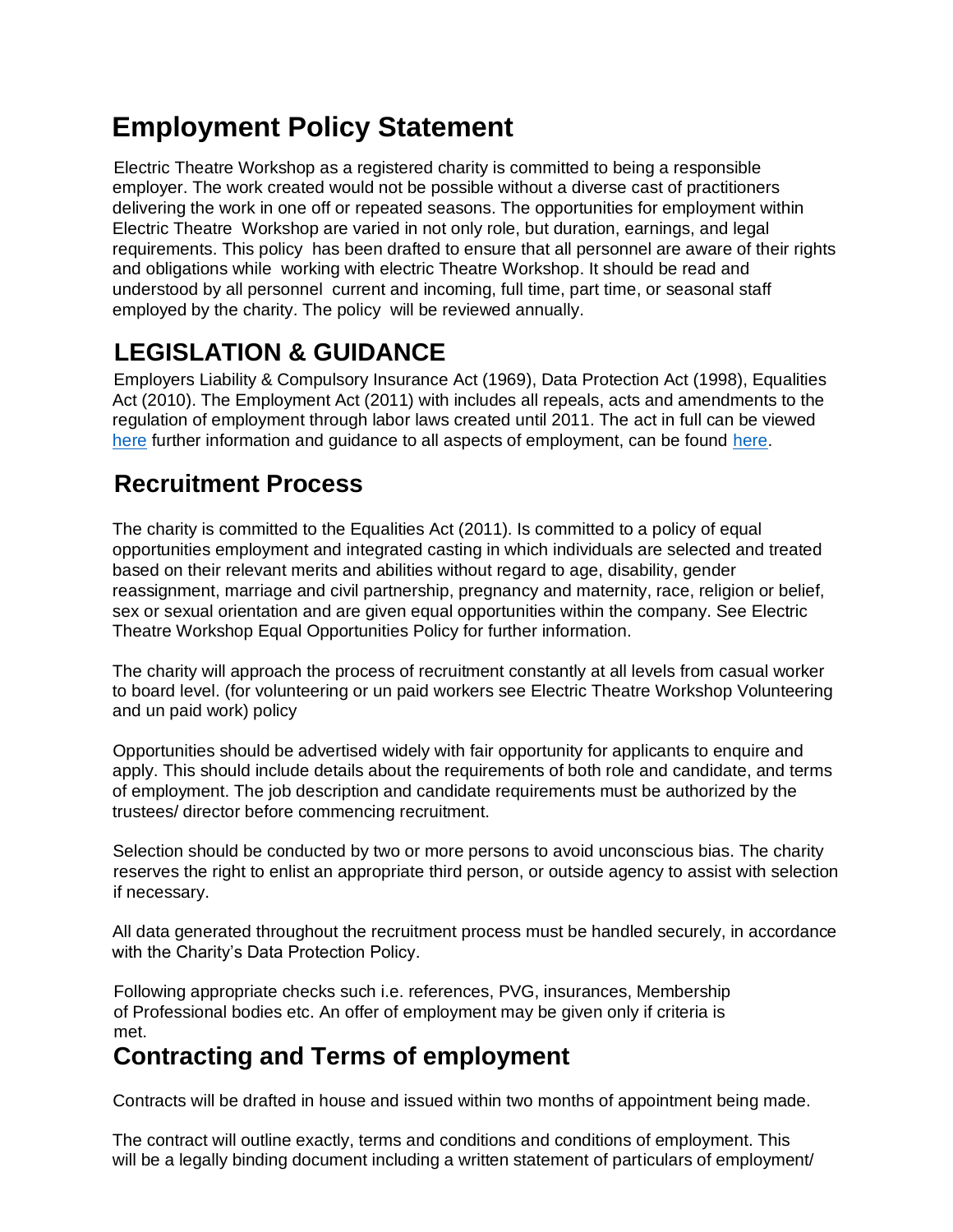service.

#### **Employment Status**

Personnel are employed by the charity under a variety of different contracts and terms of employment; for example, Employed, freelance, third party contracts. Each of these statuses has different rights and responsibilities in the eyes of the law. For more information on employment status and rights click here

#### **Wages, equal pay, and sick pay**

All workers will receive at least the minimum wage, or a figure negotiated that is deemed fair for the work required but not less than the equivalent of minimum wage. and will be paid by BACS transfer into the employees account on receipt of an invoice requesting payment. Unless otherwise specified in the contract payments will be made monthly.

Men and women are paid equally for the same work and part-timers are paid pro-rata at the same rates as comparable full-time staff.

Freelance or third-party contractors are not entitled to sick pay.

#### **Working time, breaks and annual leave**

Workers' hours will be monitored to ensure employees do not work more than 48 hours a week. Employees may work more hours if agreed with the employees written consent. Employees are entitled to at least one 20-minute break over the course of a full day. Young people under 18 are entitled to 30 min if working more than 4.5 hours.

Workers are entitled to a minimum of 28 days annual leave or pro-rata for part-time workers.

#### **Fixed term and part-time work**

Part-time workers get the same hourly rates of pay, the same leave entitlements proportionate to the number of days they work each week, the same entitlement to parental leave, and the same access to promotion opportunities.

Fixed term workers receive the same pay and conditions, the same or equivalent and the same opportunities to apply for vacancies for permanent posts as permanent employees.

Even if you don't currently employ part -timers, or any with comparable full-time posts, or fixed term workers, or any with comparable posts, you are fully aware of the issues.

## **Disciplinary and grievances, dismissals and redundancy If a**

member of staff conducts themselves in a questionable or un professional manner the charity retains the right to intervene. A letter will be drafted outlining the issue with sufficient information for the employee to respond. They will be invited to a disciplinary meeting where they may bring representation, such as other employee, trade union rep etc. if unhappy with the outcome employees have a right to appeal except in cases of gross misconduct for reasons such as theft, violence, or child protection issues

If an employee has a grievance with another member of staff or manager, they may submit a grievance in writing to a manager that they do not have a grievance with. The manager handling the grievance should seek to investigate and establish the facts and invite the employee in for a meeting to do this.

For further information on disciplinary or grievance procedures please check the ACAS code of practice for disciplinary and grievance procedures